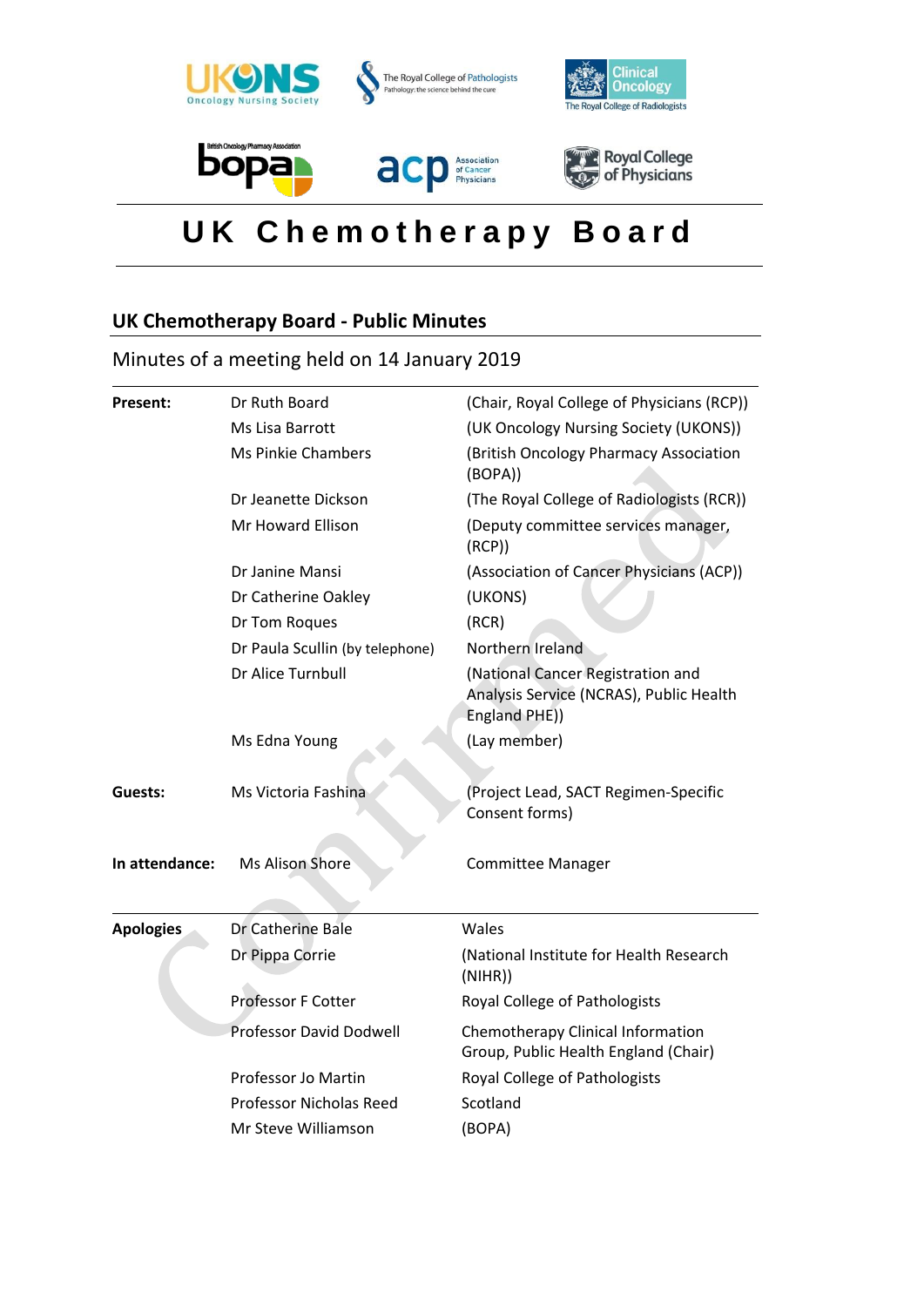# **1 Welcome, apologies and conflicts of interest**

Dr Board welcomed all those attending the meeting and members introduced themselves. A particular note of thanks was extended to Ms Gillian Dollamore for ensuring a smooth transition of secretariat from the RCR to the RCP. Apologies were noted as above, no conflicts of interest were declared.

# **2 Minutes from the previous meeting held on Wednesday 7 November 2018**

The minutes were approved as an accurate record.

The professional bodies had received copies of the public minutes to place on their respective websites.

#### **3 Matters Arising**

#### **3.1 Good Practice Guide for Immuno-Oncology Medicines (DOC 3.19)**

Agreed changes had been made as discussed under item 3.1 in the previous minutes. The guide was considered completed and formally accepted. Dr Board and Dr Dickson would work on an editorial together for *Clinical Oncology* to publicise the new guideline*.*

#### **3.2 Endorsement Policy for the UK Chemotherapy Board (DOC 4.19)**

The UKCB agreed the policy was now complete and formally accepted.

#### **3.3 Acute Oncology Initial Management Guidelines - comments from RCPath (DOC 5.19)**

Confirmation had been received from RCPath that they were happy to support the AO Initial Management Guidelines subsequent to comments which had been considered. All UKCB bodies had now endorsed the document which would be launched through UKONS.

#### **4 Terms of Reference**

#### **4.1 Finalised Terms of Reference (ToR) for information (DOC 6.19)**

Dr Mansi proposed the highly specialist pharmacist representative and chair of the National Steering Group for the Systemic Anti-Cancer Therapy (SACT) consent form project were officially listed as co-opted members of the UKCB. It was noted Dr Mansi attended the UKCB as Association of Cancer Physicians (ACP) representative rather than in her capacity as chair of the National Steering Group. Given the same person may not occupy both roles it was agreed to add the chair of the steering group as a co-opted member of the UKCB to ensure continued oversight by the board.

Dr Alice Turnbull would represent the National Cancer Registration and Analysis Service, Public Health England (NCRAS, PHE) until Dr Martine Bomb returned in the Autumn.

A section would be added to the ToR to cover instances where start and finish groups or small task groups may be necessary to undertake work on behalf of the Board.

It was thought changing the UK Chemotherapy Board title to UK SACT Board may prove difficult due to the familiarity of the term chemotherapy in the public domain. By retaining the term the UKCB remained aligned with other groups. It was agreed however to reference SACT where appropriate within the purpose/remit section of the ToR.

Chair's approval was given to the revised standard header for UKCB documentation which increased the size of the wording and reduced the logo size.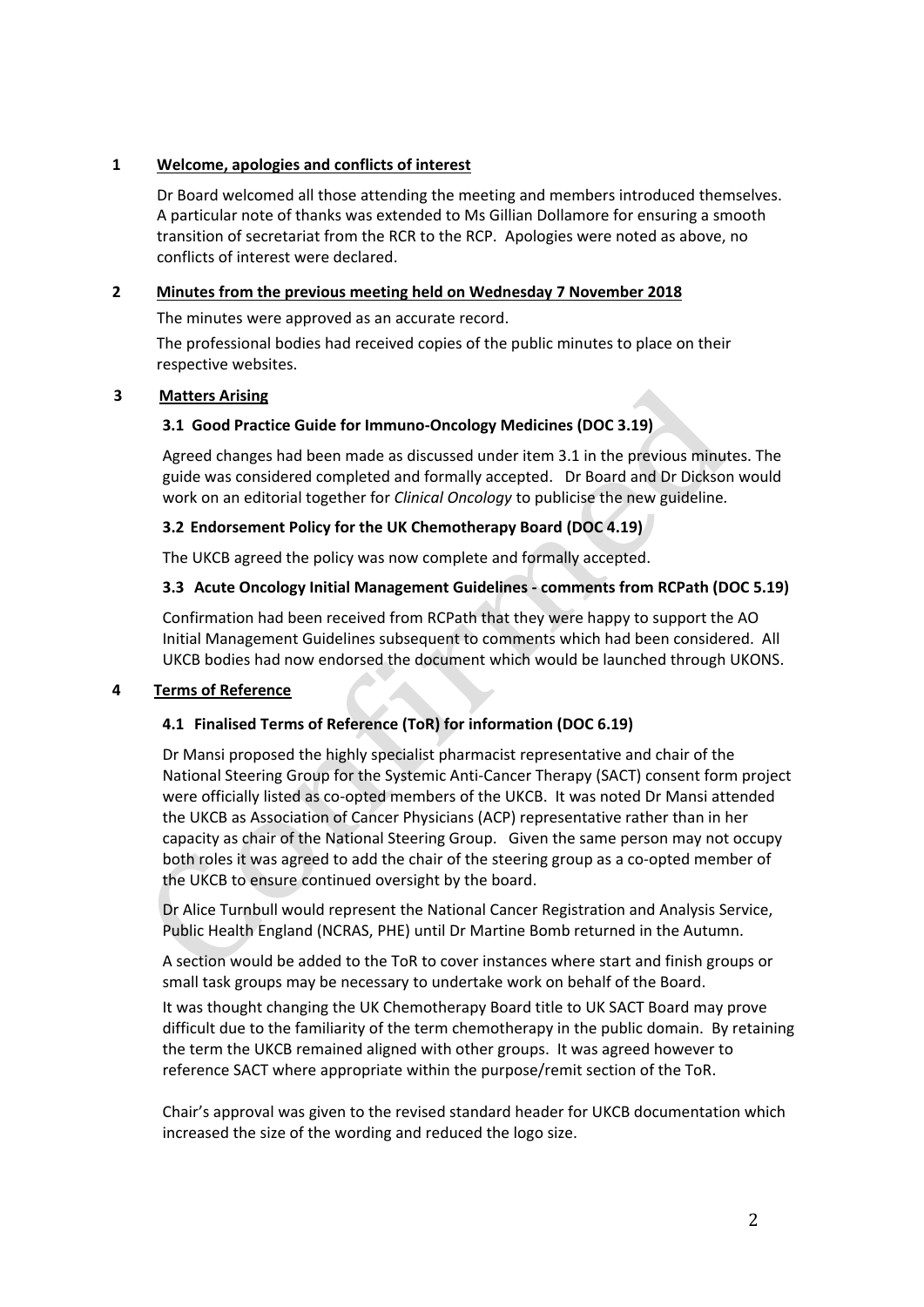#### **4.2 Members terms of office (DOC 7.19)**

Dr Dickson would be succeeded as vice president, clinical Oncology (VPCO) on the 31 August 2019. The new VPCO would then take Dr Dickson's place on the UKCB.

A BOPA replacement would be sought for Mr Steve Williamson who would now attend the UKCB as the Chemotherapy Clinical Reference Group (CCRG) representative.

It was agreed that Dr Catherine Oakley would continue as UKONS representative for a further 4 year term.

UKCB members discussed whether RCPath going forward would consider proposing a member of the British Society of Haematology as second representative. Also of note was that the chair of the UKCB would be passing to RCPath in 2020.

It was agreed Dr Scullin would remain on the UKCB until the new chair of the NCG was appointed.

#### **4.3 RCPH Membership**

The Royal College of Paediatrics and Child Health would discuss membership of the UKCB at the executive meeting of the Children's Cancer and Leukaemia Group (CCLG) at the end of January and hoped to identify representation.

#### **4.4 Establishment of Fixed Secretariat**

This work was in progress.

#### **5 Chemotherapy Board Workstreams**

# **5.1 Chemotherapy Consent Forms (DOC 8.19), (DOC 9.19) and (DOC 10.19)**

Ms Fashina provided a progress report on the project to develop national regimen-specific SACT consent forms:-

The main difference from previous years was the separation of Haemato-onology from the oncology list of consent forms.

The template of the form would also be reviewed for readability and to update it.

There had been sustained use and growth of the consent form usage between August 2016 and December 2018.

Engagement had been instigated with Haemato-oncology specialties.

The project had reached the end of its first 3 years. Consequently the review and revalidation of breast cancer consent forms was due in May 2019.

A patient centred audit was being explored as previously consent forms had been geared toward healthcare professionals.

Dr Mansi advised there was now devolved nation representation on the National Steering Group. Whether to invite a patient representative from the National Steering Group and a Haemato-oncologist onto the UKCB was also discussed.

Dr Board offered formal congratulations to Ms Fashina on the prizes awarded to her last of particular note the award of 'Best first time presenter at a national conference' for her presentation delivered at UKONS.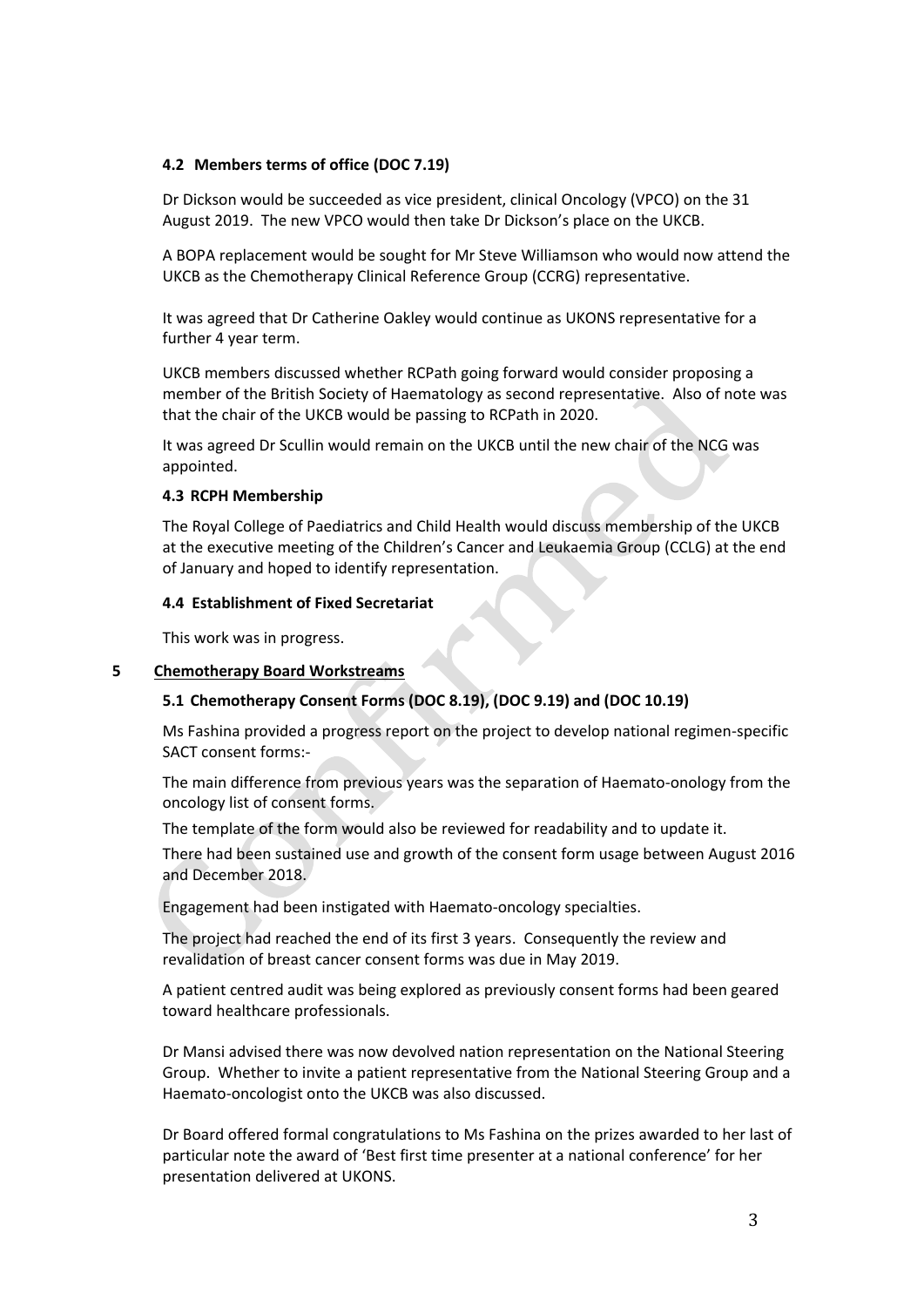# **5.2 Age is no Barrier to Chemotherapy**

A manuscript had been submitted to *Lancet Oncology* for publication, it had been peer reviewed but unfortunately the submission had been unsuccessful. Other options for publishing were being explored.

# **5.3 Cancer Research UK (CRUK) Systemic Anti-Cancer Therapy (SACT) Diary**

10,000 diaries had been printed. The UKCB had been recognised as a collaborative partner on the project by CRUK. Informal feedback had been very good with favourable patient comment received. Some access issues were reported and these would be raised with a request that all communication channels were engaged to ensure awareness.

# **5.4 Projects/ideas for 2019**

Dr Board requested ideas for UKCB output for 2019 and onwards. Projects considered for 2019 were :-

- **Granulocyte-colony stimulating factor (G-CSF) work**
- Blood sugar monitoring whilst on treatment
- **Production of guidance on osteonecrosis of the jaw**
- **Potentially a wider piece of work adding onto G-CSF work around antiemetics and** chemotherapy protocols.

# **6 Proposal for collaborative Neutropenic Sepsis (NS) information 'bundle' launch 2019 – update (DOC 11.19)**

Dr Oakley reported information about Sepsis was now included in the patient record and that the new Cancer Treatment and Sepsis leaflet was now live from CRUK/Macmillan. <https://be.macmillan.org.uk/be/s-401-new-titles.aspx>

A national alert card was currently being developed. There were also plans to develop a national NS video possibly in conjunction with CRUK.

# **7 Chemotherapy Data**

#### **7.1 SACT dataset update (tabled paper 1)**

The revised dataset had been approved by NHS Digital (NHSD). Communications were currently underway with e-prescribing providers. The dataset was to be launched via a phased implementation from September to December.

#### **8 Items for Report**

#### **8.1 Continuation of funding for chemotherapy following break in treatment**

Dr Dickson would speak with Prof Peter Clark, chair of the Chemotherapy CRG and dependent upon the outcome would circulate a draft a letter from UKCB to NHSE for comment.

# **8.2 Diabetes and hepatitis infections in cancer chemotherapy patients - NICE recommendations**

A NICE guideline highlighted screening for high risk groups for hepatitis and HIV prior to commencing cytotoxics. It was proposed drawing attention to this guidance along with information on rituximab to trusts advising these protocols should be within their policies.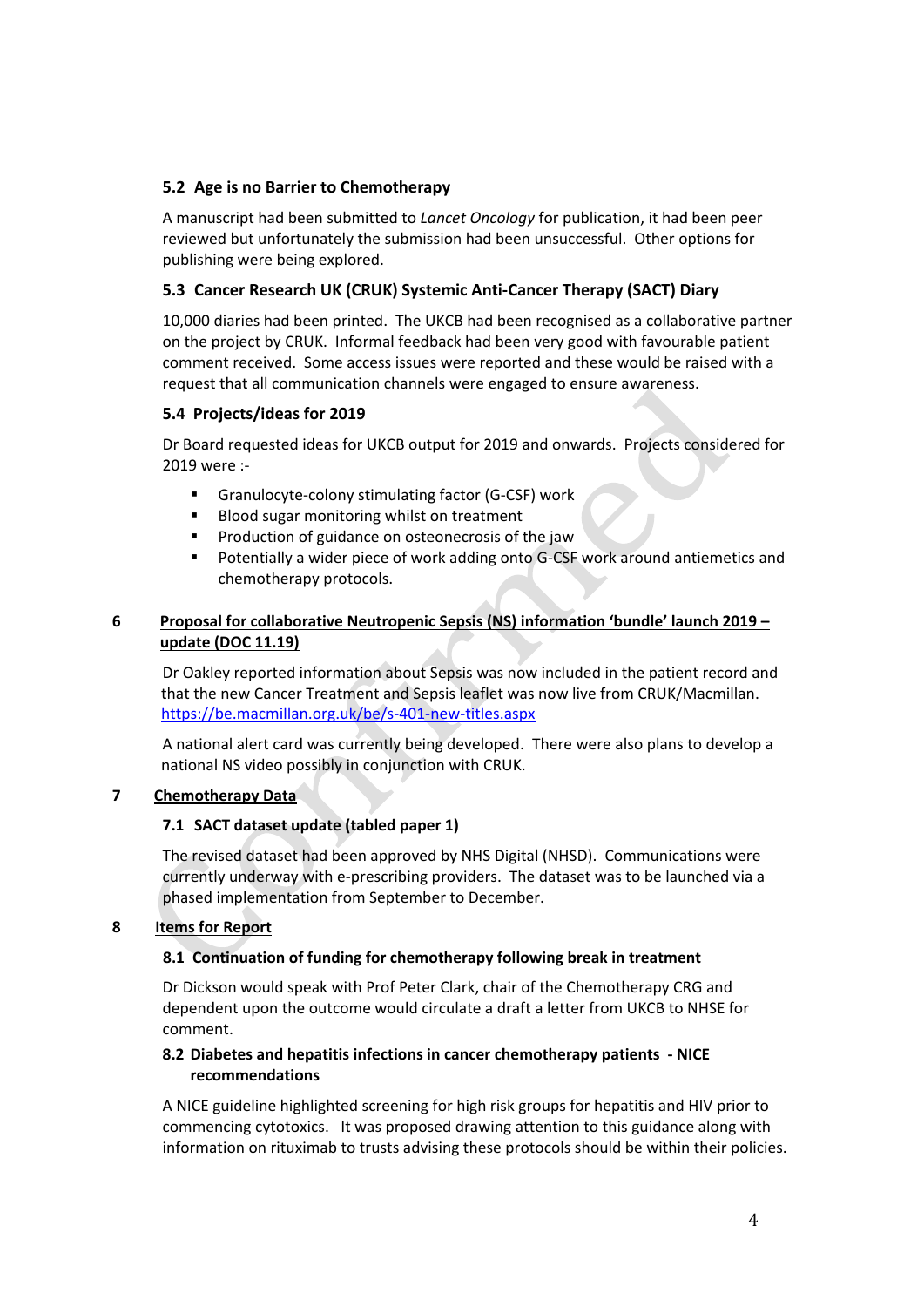# **9 Chemotherapy Commissioning**

# **9.1 Update from Chemotherapy Clinical Reference Group (CCRG)**

Dr Board would confirm with Prof Peter Clark and Mr Steve Williamson that going forward it would be Mr Williamson who would attend the UKCB on behalf of the CCRG.

# **9.2 Update from Acute-Oncology Sub-Group – minutes of November meeting (DOC 12.19)**

Dr Board highlighted key areas from the AO sub-group minutes, notably, the task and finish groups suggested pieces of work. Dr Board would ask Dr Marshall if he would be in agreement with an AO sub group member joining the UKCB.

# **10 Chemotherapy Research**

This section of the agenda would be an overview from The National Institute for Health Research (NIHR) of anything that may be of interest to UKCB. There was nothing for report at this meeting.

# **11 Devolved Nations Updates**

# **11.1 Northern Ireland**

Dr Scullin reported continued efforts to implement electronic prescribing.

# **11.2 Scotland**

Prof Nicholas Reed advised he was to meet Dr John Murphy and Dr Mary Maclean on 1 February for an update on progress for implementing the new SACT regimen consent forms in Scotland

#### **11.3 Wales**

Dr Catherine Bale had sent apologies and efforts to seek a deputy were acknowledged and appreciated.

# **12 Commissioning Chemotherapy Services Conference (CCS) 6 December 2018**

Dr Board thanked Dr Dickson for her excellence in chairing the CCS Conference on 6 December which had been attended by between 250-300 delegates. 2018 was the first year it had been organised and hosted by the UKCB and subsequent feedback had been very good. Planning for 2019 was underway.

# **13 Any Other Business**

# **13.1 Access to commissioned chemotherapy medication**

Variation in access to oral Vinorelbine was raised. It was considered this was more a matter for individual trusts to work with commissioners. The UKCB could if required provide a generic statement in support of any trusts where necessary.

#### **13.2 E-learning modules**

Dr Mansi would progress when e-learning modules developed by Guy's and St Thomas' NHS Foundation Trust through the Kings Health Partner (KHP) new Learning Hub would be universally available and when those interested could access the link.